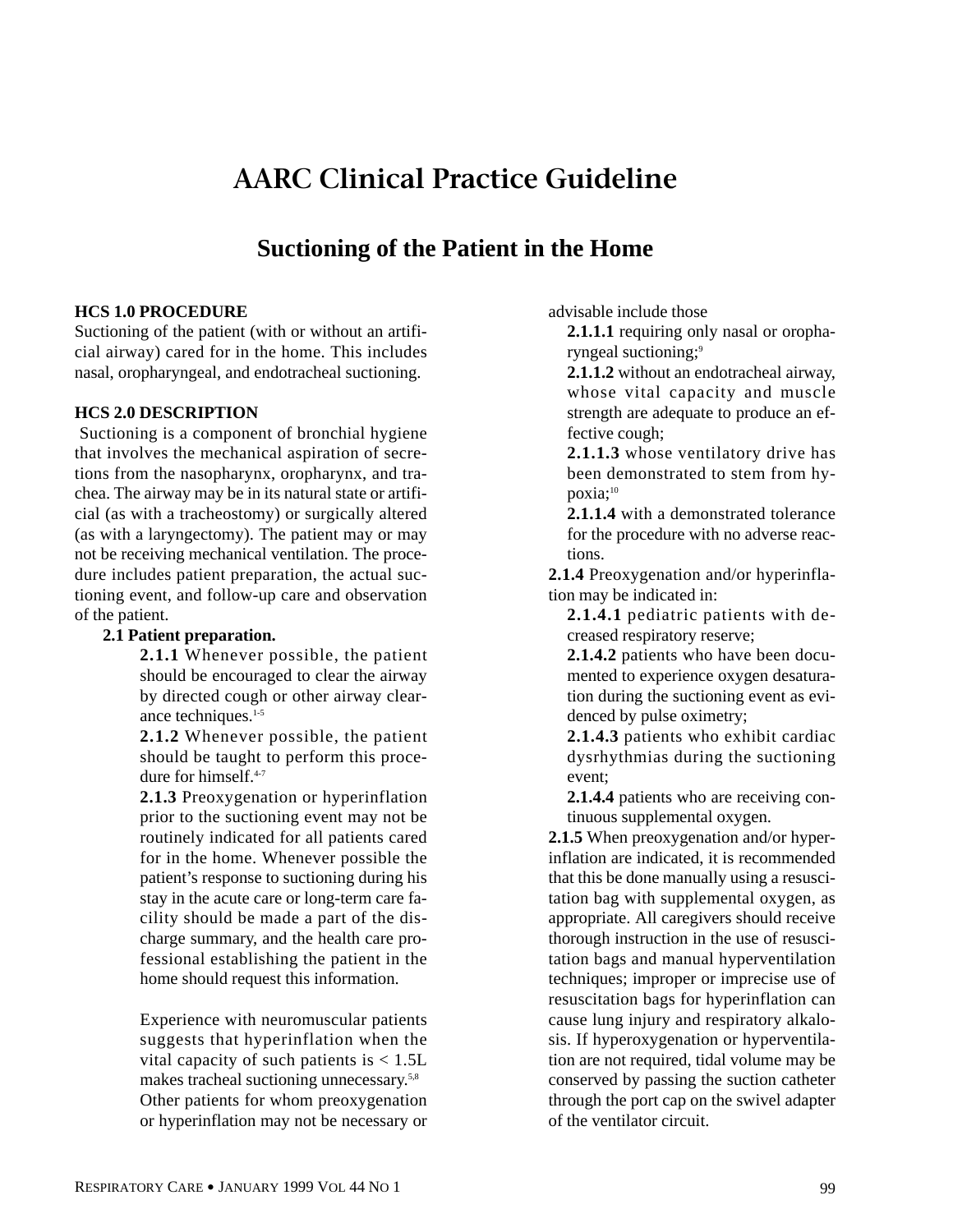**2.1.6** Normal saline solution should not be instilled routinely but only when specifically medically indicated<sup>11-15</sup> (for example, to stimulate cough $14,15$ ).

**2.2 The suctioning event:** Actual introduction of the suction device (catheter or oral suction tip) into the naso- or oropharynx, or into the trachea via the laryngostoma or artificial airway should be in accordance with existing Clinical Practice Guidelines.<sup>9,16</sup>

**2.2.1** It is common and accepted practice to use 'clean' rather than sterile technique during suctioning in the home environment, although scientific evidence to support or discount either technique in home care is lacking.<sup>17</sup>

**2.2.2** Clean (non-sterile) gloves should be used when endotracheal suctioning is performed. Gloves reduce the risk of introduction of inoculant to the patient's airway,<sup>15</sup> the risk of cutaneous infection in the caregiver, and transmission of organisms to others.<sup>18,19</sup> Gloves may not be necessary when oropharyngeal suctioning is performed.

**2.2.3** At the conclusion of the suctioning event, the catheter or tonsil tip should be flushed by suctioning recently boiled or distilled water to rinse away mucus, followed by the suctioning of air through the device to dry the internal surface and, thus, discourage microbial growth. The outer surface of the device may be wiped with alcohol or hydrogen peroxide. The suction catheter or tonsil tip should be allowed to air dry and then be stored in a clean, dry area.

**2.2.4** Suction catheters treated in the manner described may be reused. We recommend that the catheters be discarded after 24 hours although no evidence for or against this can be found. Tonsil tips may be cleaned, boiled, and reused indefinitely. If it is feasible to clean the suction device and subject it to high level disinfection, it may be reused until its integrity is lost.<sup>20</sup> The importance of mechanical cleaning cannot be overemphasized (ie, removal of mucus and other organic material).

**2.3 Follow-up care:** Following the suctioning event

**2.3.1** the patient should be monitored for adverse reactions;<sup>9,16</sup>

**2.3.2** the patient in whom pre-procedure hyperoxygenation and/or hyperinflation was indicated should be treated by the same method(s) post-procedure. $16,21$ 

# **HCS 3.0 SETTING**

This guideline applies only to the home care setting. Alternate care sites such as subacute, rehabilitation, or skilled nursing facilities should use Guidelines for suctioning in the acute care setting.<sup>9,16</sup>

# **HCS 4.0 INDICATIONS**

The primary indication for suctioning the patient cared for at home is the patient's inability to adequately clear the airway by cough. The need for airway clearance is evidenced by:

**4.1** more frequent or congested-sounding cough;

**4.2** coarse rhonchi and expiratory wheezing audible to the patient and/or caregiver with or without auscultation;

**4.3** visible secretions;

**4.4** increased peak pressures during volume-cycled mechanical ventilation;

**4.5** decreased tidal volumes during pressure-cycled ventilation;

**4.6** indication by the patient that suctioning is necessary;

**4.7** suspected aspiration of gastric or upper airway secretions;

**4.8** otherwise unexplained increase in shortness of breath, respiratory rate, or heart rate;

**4.9** decreases in vital capacity and/or oxygen saturation (as indicated by pulse oximetry), thought to be related to mucus plugging.22

# **HCS 5.0 CONTRAINDICATIONS**

When suctioning is indicated, no absolute contraindications exist and failure to suction can prove to be more detrimental than potential adverse reactions. Routine or 'scheduled' suctioning, with no indication of need is not recommended.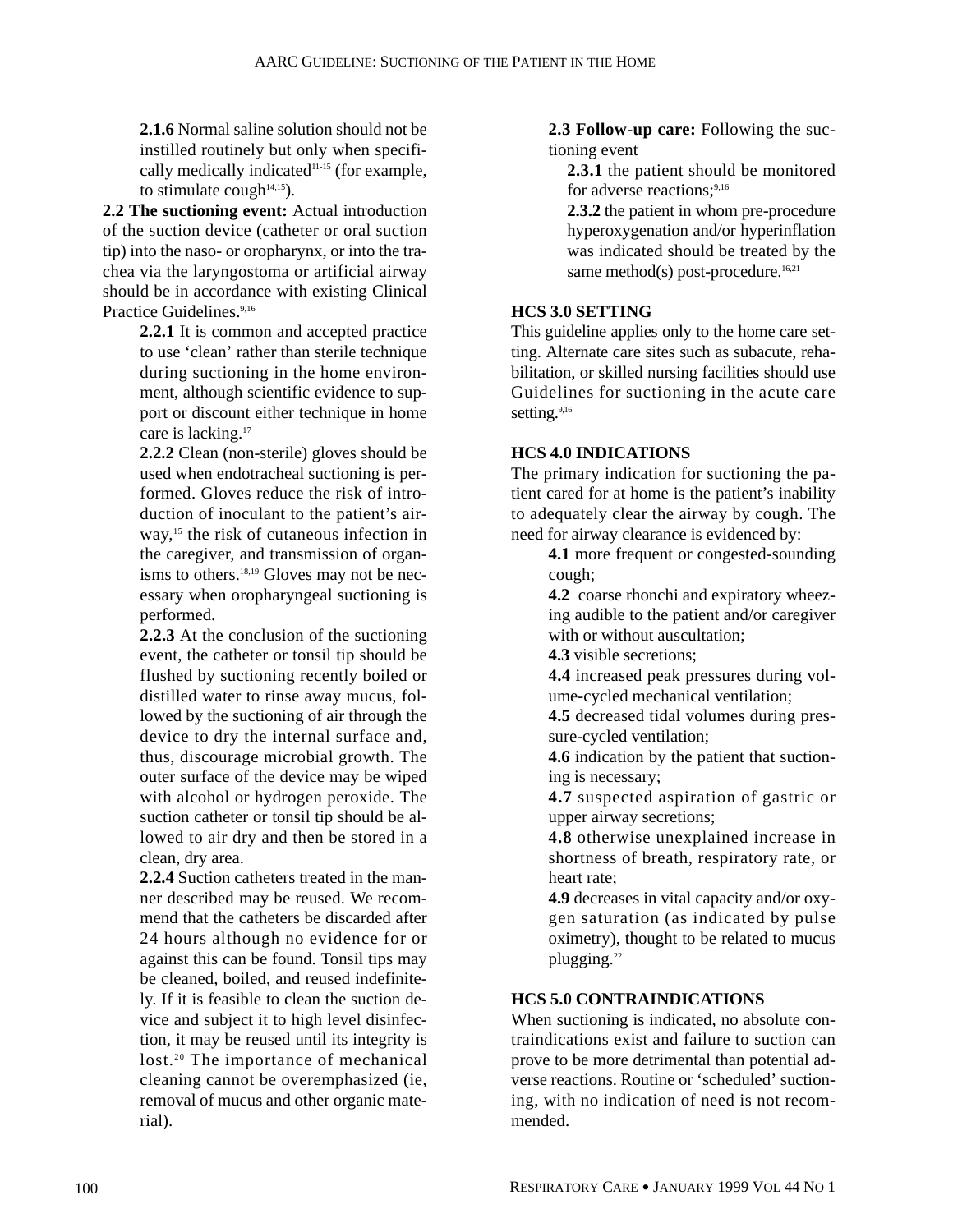#### **HCS 6.0 HAZARDS/COMPLICATIONS**

Because the suctioning event is inherently the same in the home as in the critical care setting, the possible hazards and complications are the same. Dislodgement and introduction into the lower airway of bacteria colonizing the tracheal tube has been demonstrated. Further, the bacterial count introduced may be increased when saline is instilled. $12,13$  The home care patient is not monitored by any except the most basic methods, and the patient must be closely observed for all of the following:

- **6.1** oxygen desaturation as indicated by pulse oximetry if such monitoring has been prescribed;
- **6.2** trauma to the oral, tracheal, or bronchial mucosa;
- **6.3** cardiac arrest;
- **6.4** respiratory arrest;
- **6.5** cardiac dysrhythmias;
- **6.6** pulmonary atelectasis;
- **6.7** bronchospasm or bronchoconstriction;
- **6.8** airway infection;
- **6.9** bleeding or hemorrhage from the airway;
- **6.10** hypertension;
- **6.11** hypotension.

#### **HCS 7.0 LIMITATIONS OF PROCEDURE**

Endotracheal suctioning is not a benign procedure, and the caregiver should remain sensitive to possible hazards and complications, taking all necessary precautions to ensure patient safety. Secretions in the peripheral airways cannot be removed by suctioning. Optimal humidification of inspired gases and appropriate systemic hydration is important to the maintenance of airway integrity.

#### **HCS 8.0 ASSESSMENT OF NEED**

The patient should be periodically assessed by the caregiver to determine the need for suctioning when the need does not obviously present itself. For patients on long-term mechanical ventilation, this assessment should be included in the patient/ventilator system check.<sup>23</sup>

#### **HCS 9.0 ASSESSMENT OF OUTCOME**

Results and observations related to suctioning should be recorded to inform and alert other caregivers. The suctioning procedure can be considered successful and the need for suctioning affirmed by one or more of the following:

**9.1** removal of secretions:

**9.2** improvement in breath sounds;

**9.3** decreased peak inspiratory pressure during volume-cycled mechanical ventilation;

**9.4** increased tidal volume delivery during pressure-cycled mechanical ventilation; **9.5** clearing of cough;

**9.6** improvement in oxyhemoglobin saturation as reflected by pulse oximetry;

**9.7** subjective improvement as reported by patient;

**9.8** a decrease in respiratory and heart rate and decreased shortness of breath.

## **HCS 10.0 RESOURCES**

**10.1 Equipment:** Equipment and supplies to used for suctioning the home care patient may include:

**10.1.1** electrically powered aspirator with a calibrated, adjustable regulator and collection bottle with overflow protection. A battery-powered aspirator may be needed for the patient who leaves the home or lives in an environment subject to frequent power failures;

**10.1.2** suction catheters, sized appropriately. Open suction systems are used most frequently. (The use of closed systems has not been demonstrated to be medically indicated in the patient who is not immunosuppressed $18$ );

**10.1.3** tap water that has been boiled, stored in a closed, clean container, and used within 24 hours of boiling to flush the catheter. (Water directly from the tap should not be used because of the possibility of contamination.18)

**10.1.4** clean or sterile gloves as indicated; barrier protection when active infection is present or suspected;

**10.1.5** manual resuscitator when hyperinflation is medically indicated;

**10.1.6** oxygen source when preoxygenation is medically indicated;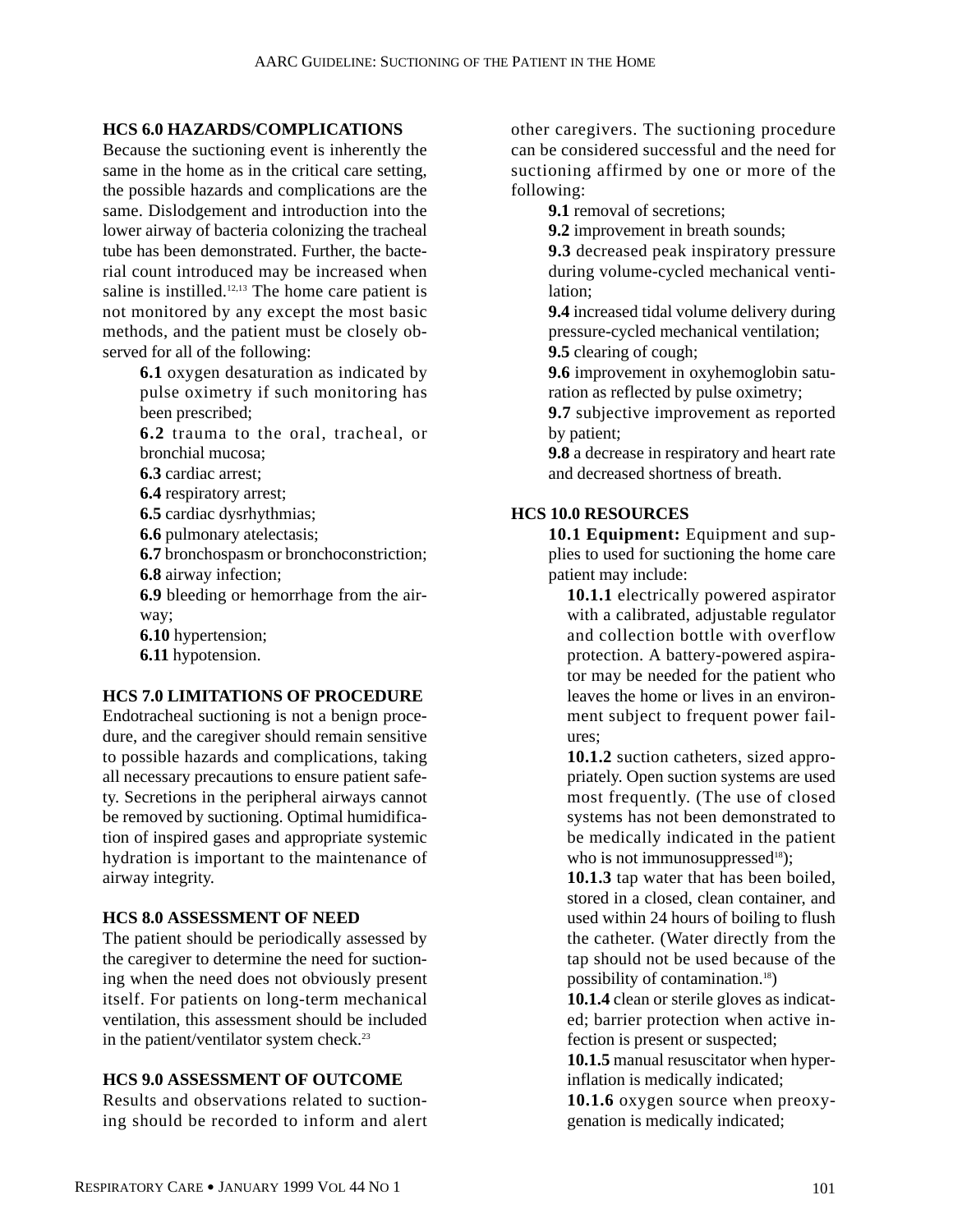**10.1.7** sterile normal saline for instillation when medically indicated;

**10.1.8** oral suction device (eg, tonsil tip);

**10.1. 9** sterile distilled and/or recently boiled water and cleaning solution.

**10.2 Personnel:** As stated previously, the patient should be trained in self-care whenever possible. In the event that the patient is unable to perform the procedure, the bedside caregivers (family members, personal care attendants, other designated care givers) should be thoroughly trained and demonstrate their ability to perform the procedure and clean and care for equipment. $24$ 

**10.2.1** Only credentialed or licensed professional staff with documented specialized training and experience in airway management procedures and patient assessment should be specified as trainers (eg, licensed and credentialed respiratory care practitioners and registered nurses). These trainers should also observe, on a regular basis, performance of the procedure by the patient and caregivers to determine the need for reinforcement and remediation $24$ 

**10.2.2** All caregivers should demonstrate a good understanding of the procedure and the ability to perform the procedure competently, including:

**10.2.2.1** knowledge of proper use and assembly of all necessary equipment and supplies;

**10.2.2.2** ability to recognize that suctioning is indicated;

**10.2.2.3** ability to assess effectiveness of the procedure;

**10.2.2.4** ability to monitor vital signs, assess the patient's condition, and appropriately respond to complications or adverse reactions;

**10.2.2.5** ability to perform the procedure with the least amount of risk of introducing inoculant into the patient's airway;

**10.2.2.6** knowledge of infection control procedures and demonstrated ability to effectively wash hands and clean, disinfect, and properly store equipment and supplies.

# **HCS 11.0 MONITORING**

The patient should be monitored to ascertain effectiveness of the procedure and to detect any adverse reaction. Variables to be monitored include:

**11.1** breath sounds,

**11.2** skin color—including the presence or absence of cyanosis,

**11.3** respiratory rate and characteristics, **11.4** heart rate,

**11.5** sputum characteristics (color, volume, consistency, odor)

**11.6** blood pressure,

**11.7** ventilator variables (including tidal volume, peak inspiratory pressure, respiratory rate, expiratory pressure),

**11.8** oxygen saturation by pulse oximetry when medically indicated.

# **HCS 12.0 FREQUENCY**

The suctioning procedure should be undertaken only when indications are clearly present (Sections 4, 5, & 8).

# **HCS 13.0 INFECTION CONTROL**

All caregivers should practice infection control procedures appropriate to the home environment.25 To the extent feasible, patients should be protected from visitors and caregivers with active viral and bacterial infections that are airborne or spread by direct contact.

Immunizations recommended by the Centers for Disease Control and Prevention should be current in both caregivers and patient. When HIV and/or hepatitis or other bloodborne infection are known to be present or when the patient's status is unknown and when infection with organisms spread by droplet infection is known or suspected, specific precautions should be instituted.<sup>25</sup>

With all patients the steps undertaken are

**13.1** proper handwashing before and after performing the procedure;

**13.2** clean or sterile suctioning technique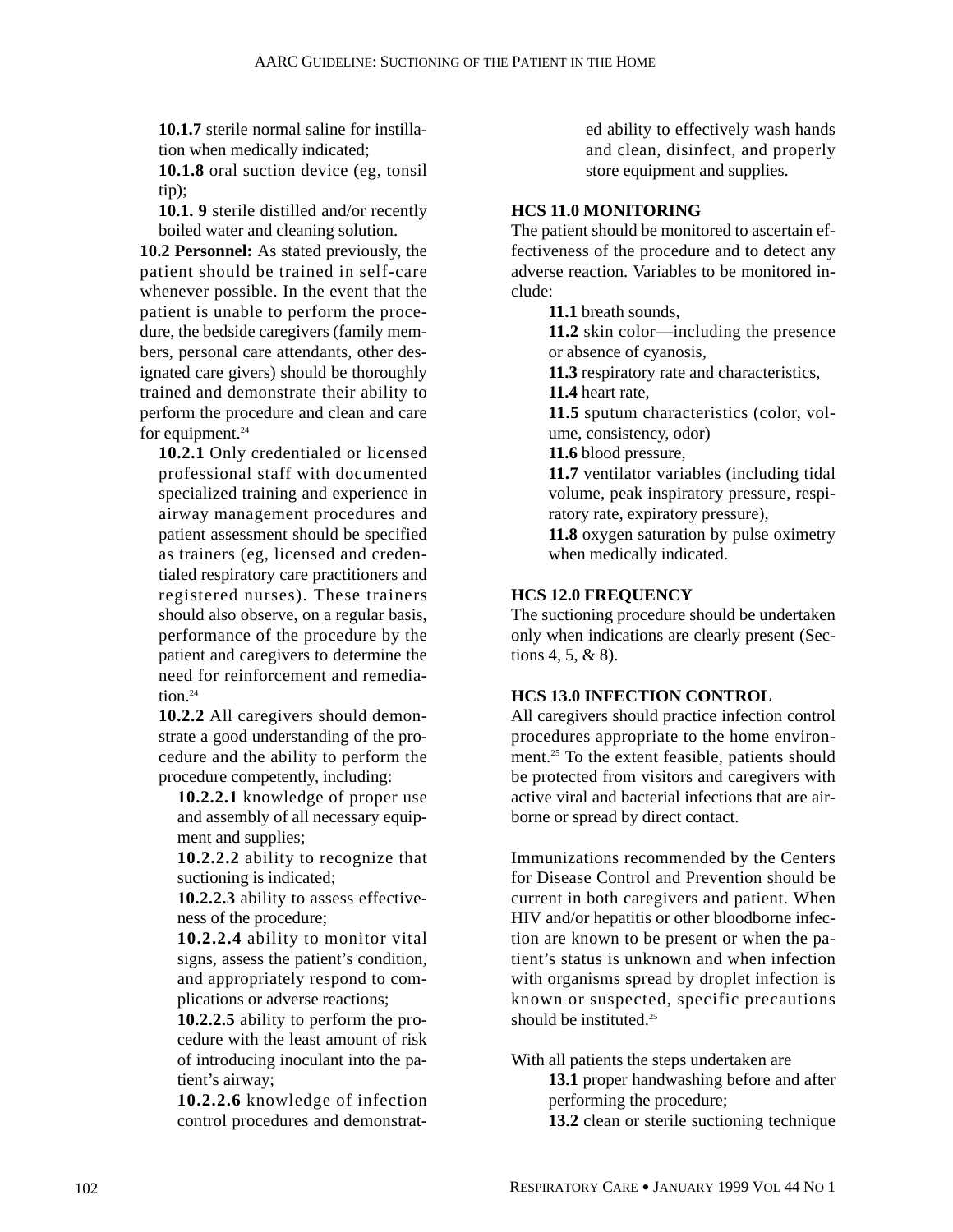as indicated;

**13.3** cleaning and disinfection of all equipment and supplies beginning with thorough mechanical cleaning with detergent and water and followed by one of the following

**13.3.2** a 60-minute soak in a solution of vinegar and water with an acetic acid content  $\geq 1.25\%$  (The vinegar solution should not be reused.);<sup>26,27</sup>

**13.3.3** quaternary ammonium compound (prepared and reused according to manufacturer's instructions); $26,27$ 

13.3.4 glutaraldehyde;<sup>28</sup>

**13.3.5** boiling when equipment withstands such procedures;

**13.4** proper storage of equipment and supplies between use;

**13.5** proper disposal of spent supplies and infectious waste.29

#### *Respiratory Home Care Working Group*

*Susan L McInturff RRT RCP, Chairman, Bremerton WA Barry J Make MD, Denver CO Peggi Robart MA RRT,RCP, Boston MA Allan B Saposnick MS RRT, Sharon Hill PA* 

#### **REFERENCES**

- 1. American Association for Respiratory Care. AARC Clinical practice guideline: directed cough. Respir Care 1993;38(5):495-499.
- 2. American Association for Respiratory Care. AARC Clinical practice guideline: postural drainage therapy. Respir Care 1991;36(12):1418-1426.
- 3. American Association for Respiratory Care. AARC Clinical practice guideline: use of positive airway pressure adjuncts to bronchial hygiene therapy. Respir Care 1993;38(5):516-521.
- 4. Hardy KA. A review of airway clearance: new techniques, indications and recommendations. Respir Care 1994;39:440-455.
- 5. Bach JR. Mechanical insufflation-exsufflation: comparison of peak expiratory flows with manually assisted and unassisted coughing techniques. Chest 1993;104:1553- 1562.
- 6. Make B, Gilmartin M, Brody JS, GL Snider. Rehabilitation of ventilator-dependent subjects with lung diseases: the concept and initial experience. Chest 1984; 86:358-365.
- 7. Thompson CL, Richmond M. Teaching home care for ventilator-dependent patients: the patients' perception. Heart & Lung 1990;19:79-83.
- 8. Bach JR, Ishikawa Y, Kim H. Prevention of pulmonary

morbidity for patients with Duchenne muscular dystrophy. Chest 1997;112:1024-1028.

- 9. American Association for Respiratory Care. AARC Clinical practice guideline: nasotracheal suctioning. Respir Care 1992;37(8):898-901.
- 10. Naigow D, Powaser MM. The effect of different endotracheal suction procedures on arterial blood gasses in a controlled experimental model. Heart & Lung 1977;6:808-816.
- 11. Estes RJ, Meduri GU. The pathogenesis of ventilator-associated pneumonia. I. Mechanisms of bacterial transcolonization and airway inoculation. Intensive Care Med 1995;21(4):365-383.
- 12. Ackerman MH. The effect of saline lavage prior to suctioning. Am J Crit Care 1993; 2:326-330.
- 13. Hagler DA, Traver GA. Endotracheal saline and suction catheters: sources of lower airway contamination. Am J Crit Care 1994; 3:444-447.
- 14. Bostick J, Wendilgass ST. Normal saline instillation as part of the suctioning procedure: effects on PaO2 and amount of secretions. Heart & Lung 1987;16:532-537.
- 15. Gray JE, MacIntyre NR, Kronenberger WG. The effects of bolus normal-saline instillation in conjunction with endotracheal suctioning. Respir Care 1990;35:785-790.
- 16. American Association for Respiratory Care. AARC Clinical practice guideline: endotracheal suctioning of mechanically ventilated adults and children with artificial airways. Respir Care 1993;38(5):500-504.
- 17. Beal H R, Bernstein H R. Clean vs. sterile tracheotomy care and level of pulmonary infection. Nursing Res 1984;33:80-85.
- 18. Centers for Disease Control Prevention. Guidelines for prevention of nosocomial pneumonia. Part 1: issues on prevention of nosocomial pneumonia, 1994. Respir Care 1994;39(12):1191-1236.
- 19. Centers for Disease Control and Prevention. The Hospital Infection Control Practices Advisory Committee. Guideline for isolation precautions in hospitals. Part II: recommendations for isolation precautions in hospitals. Am J Infect Control 1996; 24:32-45.
- 20. Shabino CL, Erlandson AL, Kopta LA. Home cleaning-disinfection procedure for tracheal suction catheters. Pediatr Infect Dis 1986;5:54-58.
- 21. Riegel B, T Forshee. A review and critique of the literature on preoxygenation for endotracheal suctioning. Heart & Lung 1985;14:507-518.
- 22. Bach JR. Update and perspectives on noninvasive respiratory muscle aids. Part 2. The expiratory muscle aids. Chest 1994;105:1538-1544.
- 23. American Association for Respiratory Care. AARC Clinical Practice Guideline: long-term invasive mechanical ventilation in the home. Respir Care 1995;40(12):1313- 1320
- 24. American Association for Respiratory Care. AARC Clinical Practice Guideline: providing patient and caregiver training. Respir Care 1996;41(7):658-663.
- 25. Garner JS, Hospital Infection Control Practices Advisory Committee, Centers for Disease Control and Prevention. Guidelines for Isolation Precautions in Hospitals. At-